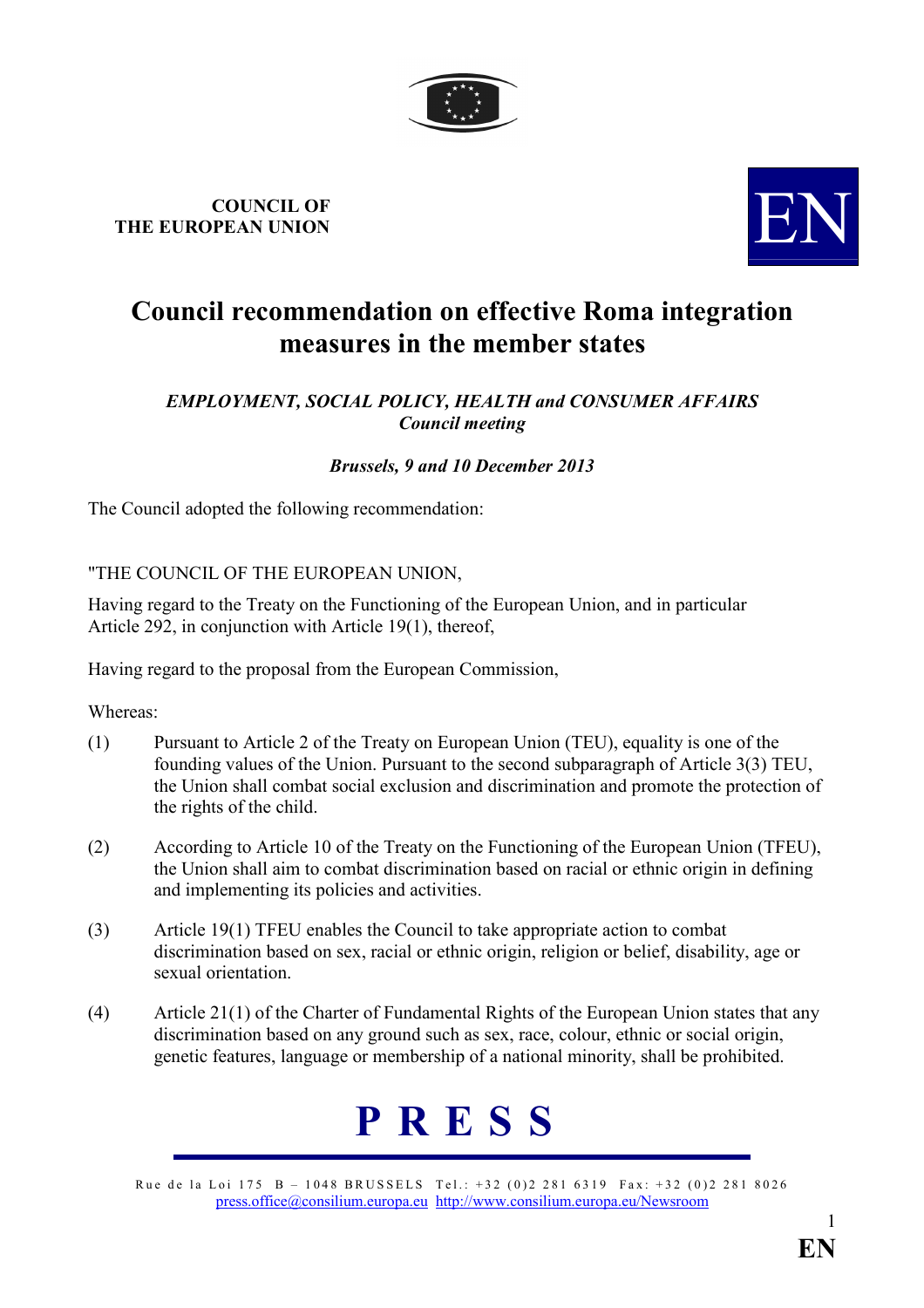- (5) Council Directive 2000/43/EC**<sup>1</sup>** lays down a framework for combating discrimination on the grounds of racial or ethnic origin throughout the Union in relation to employment and training, education, social protection (including social security and healthcare), social advantages and access to, and supply of, goods and services, including housing.
- (6) For the purposes of this Recommendation, as in other political documents of the European Parliament and of the Council, the term "Roma" is used as an umbrella term which includes groups of people who have more or less similar cultural characteristics, such as Sinti, Travellers, Kalé, Gens du voyage, etc., whether sedentary or not.
- (7) Many Roma in the Union still face deep poverty, social exclusion, discrimination and barriers to exercising their fundamental rights which leaves them vulnerable to exploitation, for example through trafficking in human beings. Therefore, more effective social inclusion measures adapted to their situation and needs should be considered.
- (8) The situation of Roma children in the Union is particularly worrying, due to a range of factors that may make them especially vulnerable and exposed, *inter alia*, to poor health, poor housing, poor nutrition, exclusion, discrimination, racism and violence. The social exclusion of Roma children is often linked to the lack of birth registration and identity documents, to low participation in early childhood education and care as well as higher education, and to elevated school drop-out rates. Segregation is a serious barrier preventing access to quality education. Some Roma children also fall victim to trafficking and labour exploitation.
- (9) Roma who are third-country nationals staying legally in the Member States can also be placed in a vulnerable position, particularly when they share the same poor living conditions as many Roma who are citizens of the Union, whilst also facing the challenges of many migrants coming from outside the Union.
- (10) In the context of intra-Union mobility, it is necessary to respect the right to free movement of the citizens of the Union and the conditions for its exercise, including the possession of sufficient resources and of a comprehensive sickness insurance cover, in accordance with Directive 2004/38/EC of the European Parliament and of the Council<sup>2</sup>, while also seeking to improve the living conditions of Roma and pursuing measures to promote their economic and social integration in their Member States of origin as well as their Member States of residence.
- (11) The European Parliament resolutions of 9 September 2010 on the situation of Roma and on freedom of movement in the European Union and of 9 March 2011 on the EU strategy on Roma inclusion called on the Commission and the Member States to mobilise existing Union strategies and instruments with a view to securing the socio-economic inclusion of Roma.

 **1** Council Directive 2000/43/EC of 29 June 2000 implementing the principle of equal treatment between persons irrespective of racial or ethnic origin (OJ L 180, 19.7.2000, p. 22).

**<sup>2</sup>** Directive 2004/38/EC of the European Parliament and of the Council of 29 April 2004 on the right of citizens of the Union and their family members to move and reside freely within the territory of the Member States amending Regulation (EEC) No 1612/68 and repealing Directives 64/221/EEC, 68/360/EEC, 72/194/EEC, 73/148/EEC, 75/34/EEC, 75/35/EEC, 90/364/EEC, 90/365/EEC and 93/96/EEC (OJ L 158, 30.4.2004, p. 77).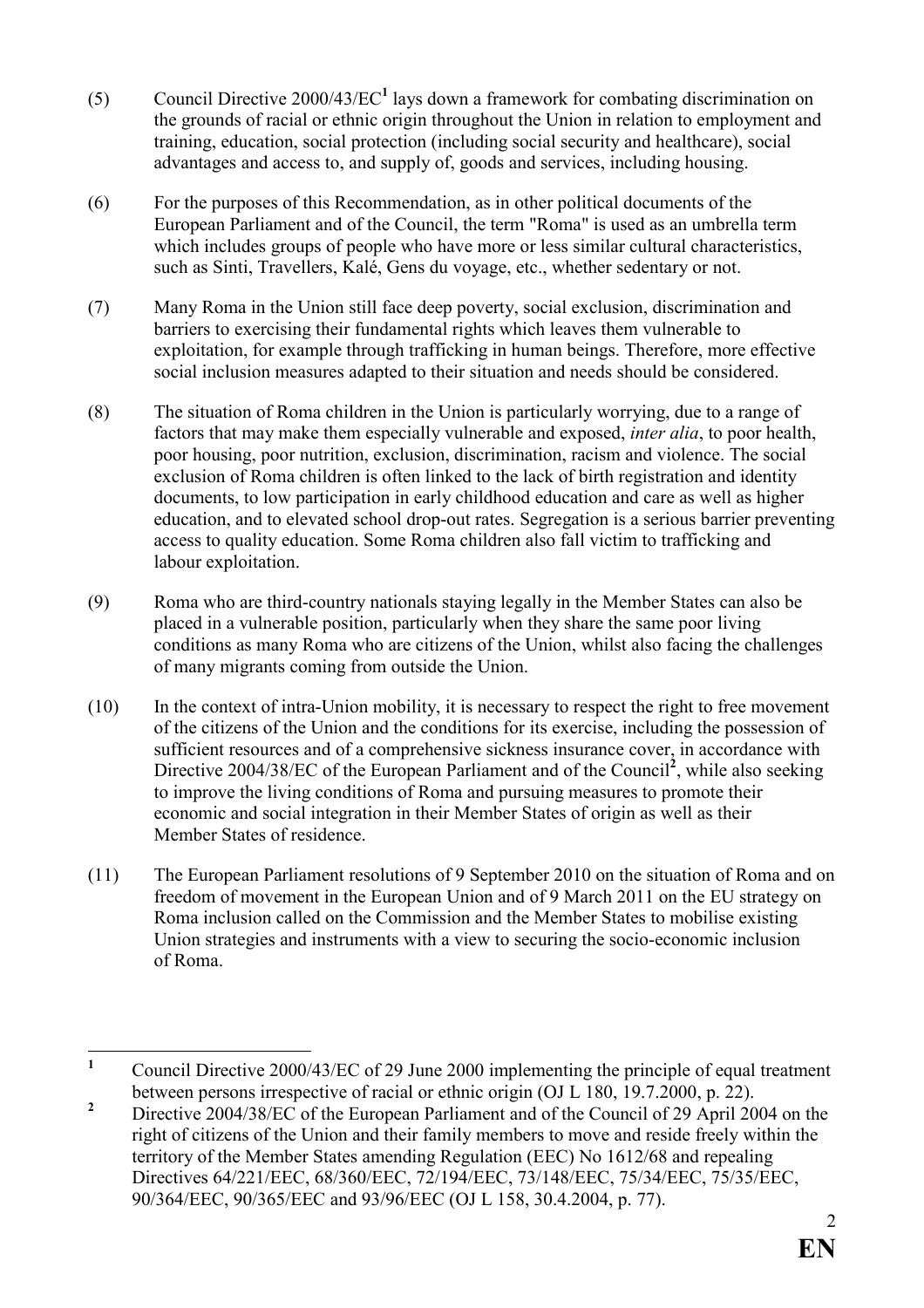- (12) In its Communication of 5 April 2011 entitled 'An EU Framework for National Roma Integration Strategies up to 2020'*,* the Commission encouraged Member States to adopt or to further develop a comprehensive approach and endorse a number of goals in education, employment, healthcare and housing in order to speed up Roma integration.
- (13) On 19 May 2011, the Council adopted Conclusions entitled 'An EU framework for national Roma integration strategies up to 2020', expressing the Member States' commitment to advancing the social and economic inclusion of Roma.
- (14) The European Council of 23 and 24 June 2011 called for the rapid implementation of the Council Conclusions of 19 May 2011, in particular as regards the preparation, updating or development of Member States' national Roma integration strategies or integrated sets of policy measures within their broader social inclusion policies for improving the situation of Roma.
- (15) In its Communication of 21 May 2012 entitled 'National Roma Integration Strategies: a first step in the implementation of the EU Framework'*,* the Commission presented the results of a first assessment of all national Roma integration strategies and integrated sets of policy measures and invited Member States to consider a number of adaptations as a way forward.
- (16) The Commission enhanced its dialogue with the Member States on Roma integration, in particular by establishing in October 2012 the network of National Contact Points for Roma integration, in order to discuss solutions to the challenges identified. In November and December 2012, a group of National Contact Points for Roma integration further discussed how to enhance the effectiveness of measures to achieve Roma integration in the Member States. That group subsequently reported back to the network of National Contact Points for Roma integration.
- (17) In its Communication of 26 June 2013 entitled 'Steps forward in implementing national Roma integration strategies', the Commission highlighted the need for further action in order to secure the necessary preconditions for the successful implementation of measures aimed at speeding up progress on Roma integration as soon as possible.
- (18) The Commission Communication of 3 March 2010 entitled 'Europe 2020: a strategy for smart, sustainable and inclusive growth' (the 'Europe 2020 Strategy') has given new impetus to the fight against poverty and social exclusion by setting common European targets to reduce the number of people at risk of poverty and social exclusion, to reduce the rate of early school leaving, and to increase school attainment and employment levels. Roma integration is an essential part of the convergent efforts by the Union and Member States in this context. The current governance of the European Semester promotes implementation of the relevant country specific recommendations, and the Council conclusions of 20 June 2013 entitled 'Towards social investment for growth and cohesion' provide further guidance for the efforts to secure inclusive growth.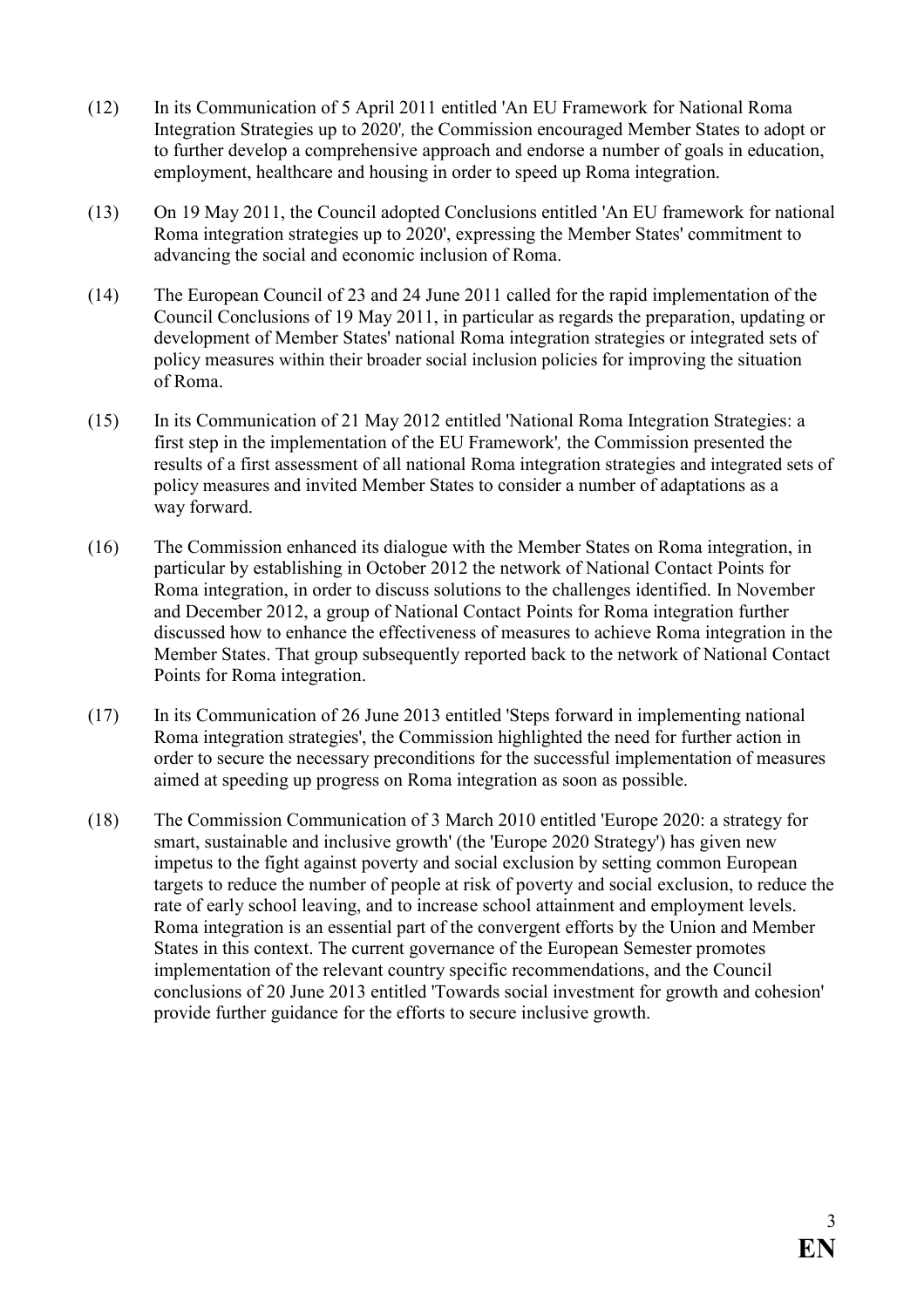- (19) In light of the above considerations and of the shortcomings identified, the effectiveness of Roma integration measures needs to be improved and monitored. This should be done while fully respecting the principle of subsidiarity and the Member States' primary responsibility in this area, taking into account the fact that data collection on ethnic grounds can be a sensitive issue and acknowledging that Member States should choose their own monitoring methods, including appropriate methods for any data collection, and possible indicators.
- (20) This Recommendation aims to build on the various recommendations previously set out in the European Parliament resolutions, the Council conclusions and the Commission communications on Roma integration. It aims to complement existing Union anti-discrimination legislation in order to help make its implementation and enforcement more effective.
- (21) This Recommendation does not cover differences of treatment based on nationality and is without prejudice to provisions and conditions related to the legal status of third-country nationals and stateless persons on the territory of Member States under national and Union law or to the legal effects of that status.
- (22) Regulation (EU) No …/2013 of the European Parliament and of the Council**3\*** calls on Member States, where appropriate, to set out an integrated approach to addressing the specific needs of geographical areas most affected by poverty, or of target groups at highest risk of discrimination or social exclusion, with special regard to marginalised communities. Regulation (EU) No …/2013 of the European Parliament and of the Council**4\*\*** for the 2014-2020 programming period includes an investment priority under the European Social Fund (ESF) focused on the socio-economic integration of marginalised communities such as Roma, complementing the other European Structural and Investment Funds (ESIF)**<sup>5</sup>** ,

**5** The ESIF are the European Regional Development Fund (ERDF), the European Social Fund (ESF), the Cohesion Fund (CF), the European Agricultural Fund for Rural Development (EAFRD) and the European Maritime and Fisheries Fund (EMFF).

 **3** Regulation (EU) No …/2013 of the European Parliament and of the Council of … laying down common provisions on the European Regional Development Fund, the European Social Fund, the Cohesion Fund, the European Agricultural Fund for Rural Development and the European Maritime and Fisheries Fund and laying down general provisions on the European Regional Development Fund, the European Social Fund, the Cohesion Fund and the European Maritime and Fisheries Fund and repealing Council Regulation (EC) No 1083/2006 (OJ L …).

**<sup>\*</sup>** OJ: please insert the number of Regulation in doc. PE-CONS 85/13 in the recital and complete the above footnote with the number, date and OJ publication reference of that Regulation.

**<sup>4</sup>** Regulation (EU) No …/2013 of the European Parliament and of the Council of … on the European Social Fund and repealing Council Regulation (EC) No 1081/2006 (OJ L …).

<sup>&</sup>lt;sup>\*\*</sup> OJ: please insert the number of Regulation in doc. PE-CONS 87/13 in the recital and complete the above footnote with the number, date and OJ publication reference of that Regulation.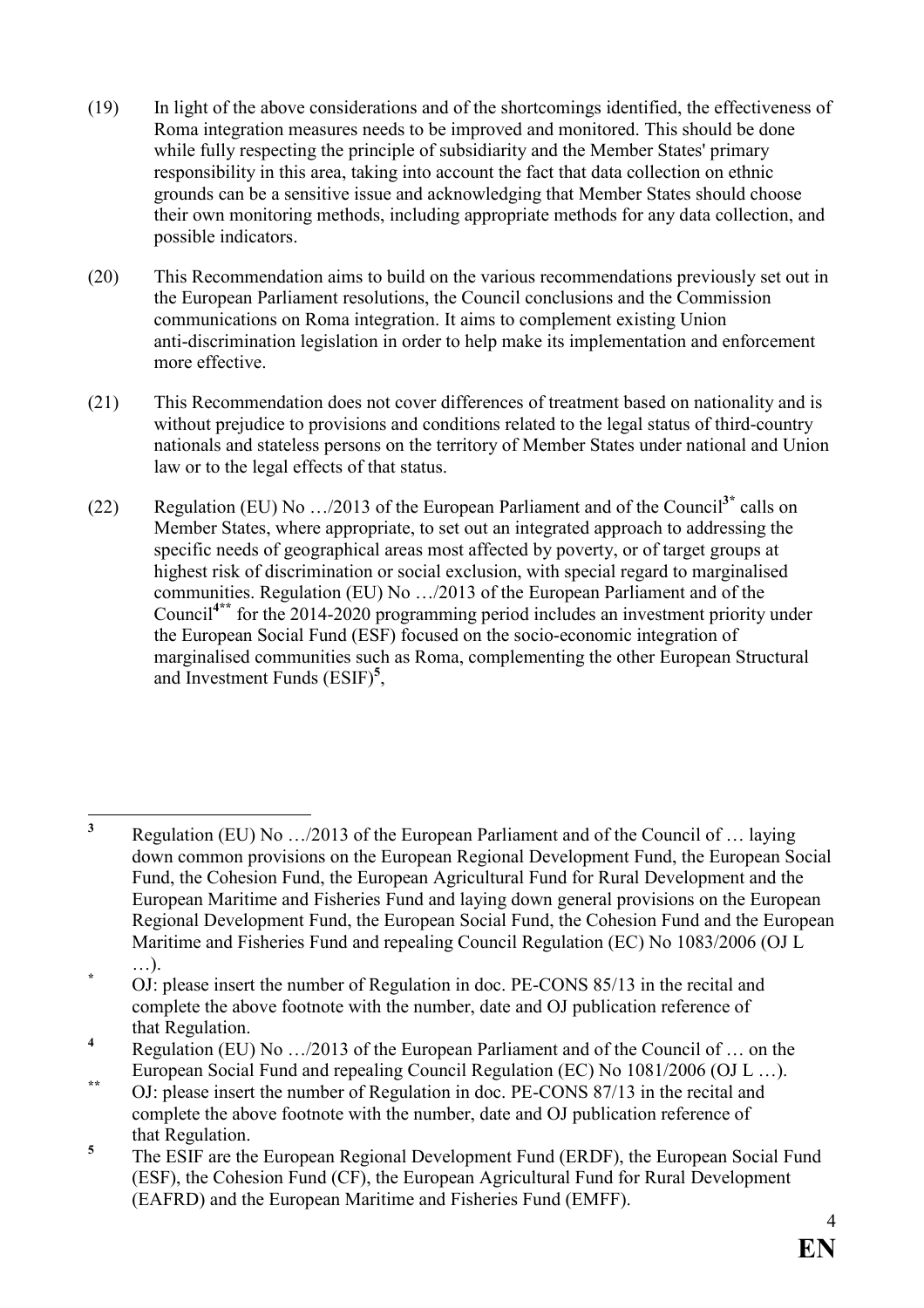#### NOTING THAT:

#### PURPOSE

The purpose of this Recommendation is to provide guidance to Member States in enhancing the effectiveness of their measures to achieve Roma integration and strengthen the implementation of their national Roma integration strategies or integrated sets of policy measures within broader social inclusion policies aimed at improving the situation of Roma and at closing any gaps between Roma and the general population.

The size and the social and economic situation of the Roma population vary considerably between different Member States. Therefore national approaches to Roma integration should be tailored to the specific circumstances and needs on the ground, including by adopting or continuing to pursue policies that address marginalised and disadvantaged groups, such as Roma, in a broader context. This Recommendation explicitly focuses on measures to promote the integration of Roma without aiming to exclude other marginalised and disadvantaged groups. Integration measures should be based on the same principles in comparable conditions.

HEREBY RECOMMENDS THAT THE MEMBER STATES:

#### 1. SUBSTANTIVE POLICY ISSUES

#### *Effective policy measures*

- 1.1. With a view to promoting the full equality of Roma in practice, take effective policy measures to ensure their equal treatment and the respect of their fundamental rights, including equal access to education, employment, healthcare and housing. This goal could be achieved either by means of mainstream measures or by means of targeted measures, including specific measures to prevent or compensate for disadvantages, or by a combination of both, paying special attention to the gender dimension.
- 1.2. Adopt measures that may be based on socio-economic indicators, such as high long-term unemployment, level of educational attainment and health parameters, or may focus on geographical areas that are marginalised and/or segregated.

#### *Access to education*

- 1.3. Take effective measures to ensure equal treatment and full access for Roma boys and girls to quality and mainstream education and to ensure that all Roma pupils complete at least compulsory education<sup>6</sup>. This goal could be attained by means of measures such as measures:
	- (a) eliminating any school segregation;

 **6** A child's right to education is enshrined in Article 28 of the United Nations Convention on the Rights of the Child.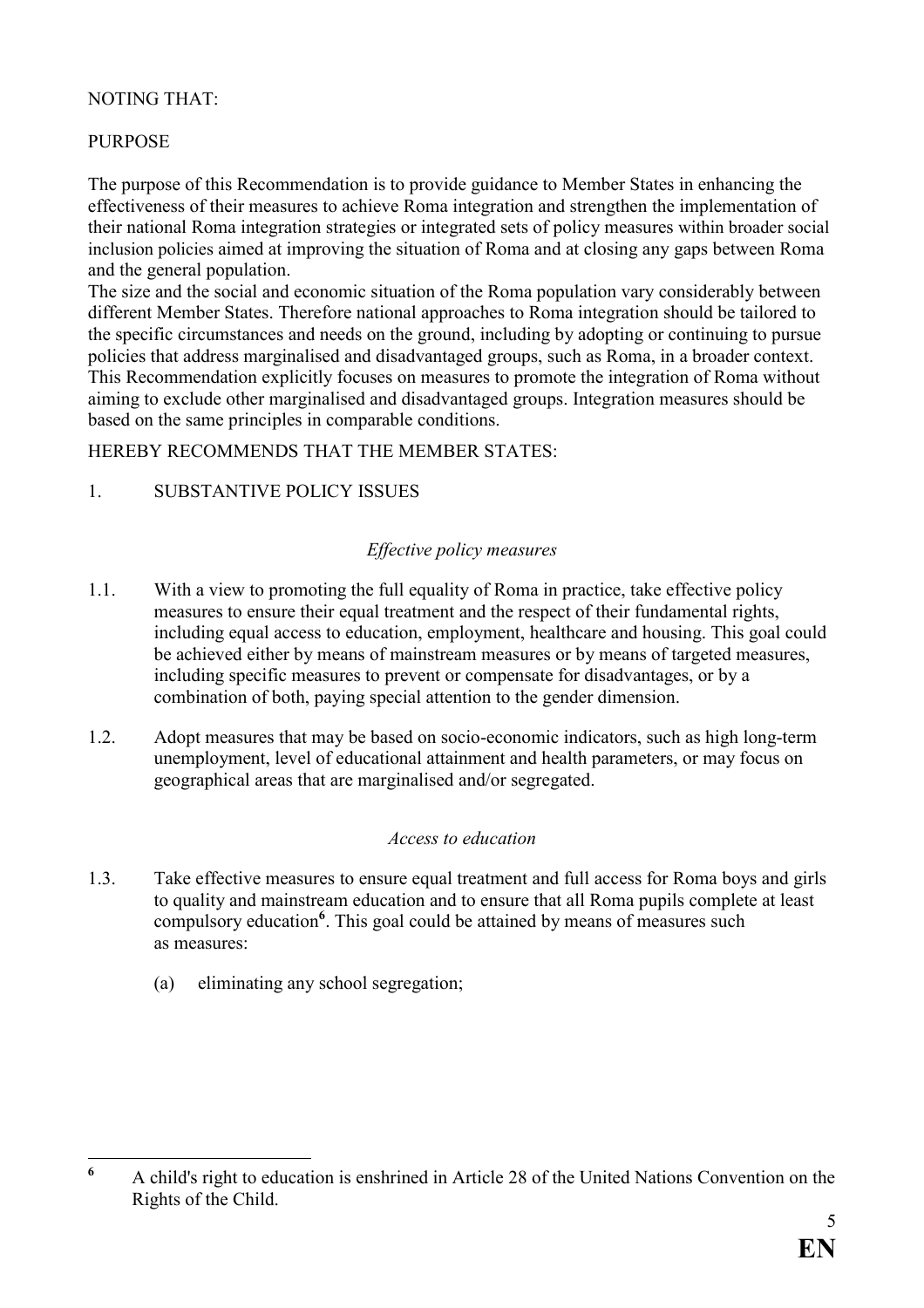- (b) putting an end to any inappropriate placement of Roma pupils in special needs schools;
- (c) reducing early school leaving**<sup>7</sup>** throughout all levels of education, including at secondary level and vocational training;
- (d) increasing the access to, and quality of, early childhood education and care, including targeted support, as necessary;
- (e) considering the needs of individual pupils and addressing those accordingly, in close cooperation with their families;
- (f) using inclusive and tailor-made teaching and learning methods, including learning support for struggling learners and measures to fight illiteracy, and promoting the availability and use of extracurricular activities;
- (g) encouraging greater parental involvement and improving teacher training, where relevant;
- (h) encouraging Roma participation in and completion of secondary and tertiary education;
- (i) widening access to second-chance education and adult learning, and providing support for the transition between educational levels and support for the acquisition of skills that are adapted to the needs of the labour market.

#### *Access to employment*

- 1.4. Take effective measures to ensure equal treatment of Roma in access to the labour market and to employment opportunities. This goal could be attained by means of measures such as measures:
	- (a) supporting first work experience, vocational training, on-the-job training, lifelong learning and skills development;
	- (b) supporting self-employment and entrepreneurship;

 **7** See Council Recommendation of 28 June 2011 on policies to reduce early school leaving (OJ C 191, 1.7.2011, p. 1). One of the headline targets of the Europe 2020 Strategy agreed by the European Council is to reduce the proportion of early school leavers to less than 10 % and to ensure that at least 40% of the younger generation have a tertiary qualification or equivalent.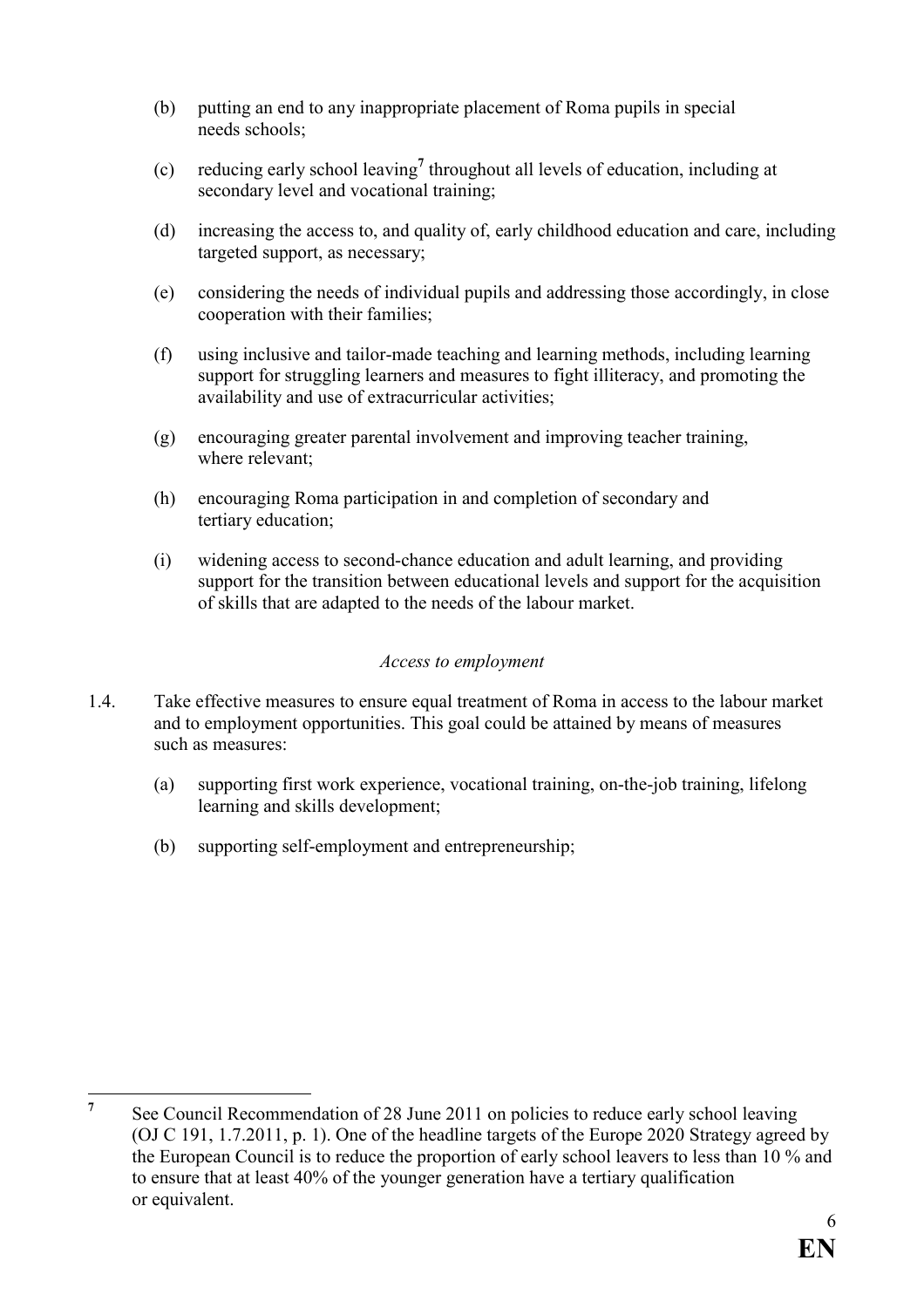- (c) providing equal access to mainstream public employment services, alongside services to support individual job-seekers, focusing on personalised guidance and individual action planning and, where appropriate, promoting employment opportunities within the civil service;
- (d) eliminating barriers, including discrimination, to (re)entering the labour market.

#### *Access to healthcare*

- 1.5. Take effective measures to ensure equal treatment of Roma in access to universally available healthcare services<sup>8</sup> on the basis of general eligibility criteria. This goal could be attained by means of measures such as measures:
	- (a) removing any barriers to access to the healthcare system accessible for the general population;
	- (b) improving access to medical check-ups, prenatal and postnatal care and family planning, as well as sexual and reproductive healthcare, generally provided by national healthcare services;
	- (c) improving access to free vaccination programmes targeting children and vaccination programmes targeting, in particular, groups most at risk and/or those living in marginalised and/or remote areas;
	- (d) promoting awareness of health and healthcare issues.

#### *Access to housing*

- 1.6. Take effective measures to ensure equal treatment of Roma in access to housing. This goal could be attained by means of measures such as measures:
	- (a) eliminating any spatial segregation and promoting desegregation;
	- (b) promoting non-discriminatory access to social housing;
	- (c) providing halting sites for non-sedentary Roma, in proportion to local needs;
	- (d) ensuring access to public utilities (such as water, electricity and gas) and infrastructure for housing in compliance with national legal requirements.
- 1.7. Whenever relevant, ensure that applications from local authorities for urban regeneration projects include integrated housing interventions in favour of marginalised communities.

 **8** This Recommendation is without prejudice to the provisions of Directive 2004/38/EC, which require citizens of the Union moving within the Union to *"have sufficient resources for themselves and their family members not to become a burden on the social assistance system of the host Member State during their period of residence and have comprehensive sickness insurance cover in the host Member State".*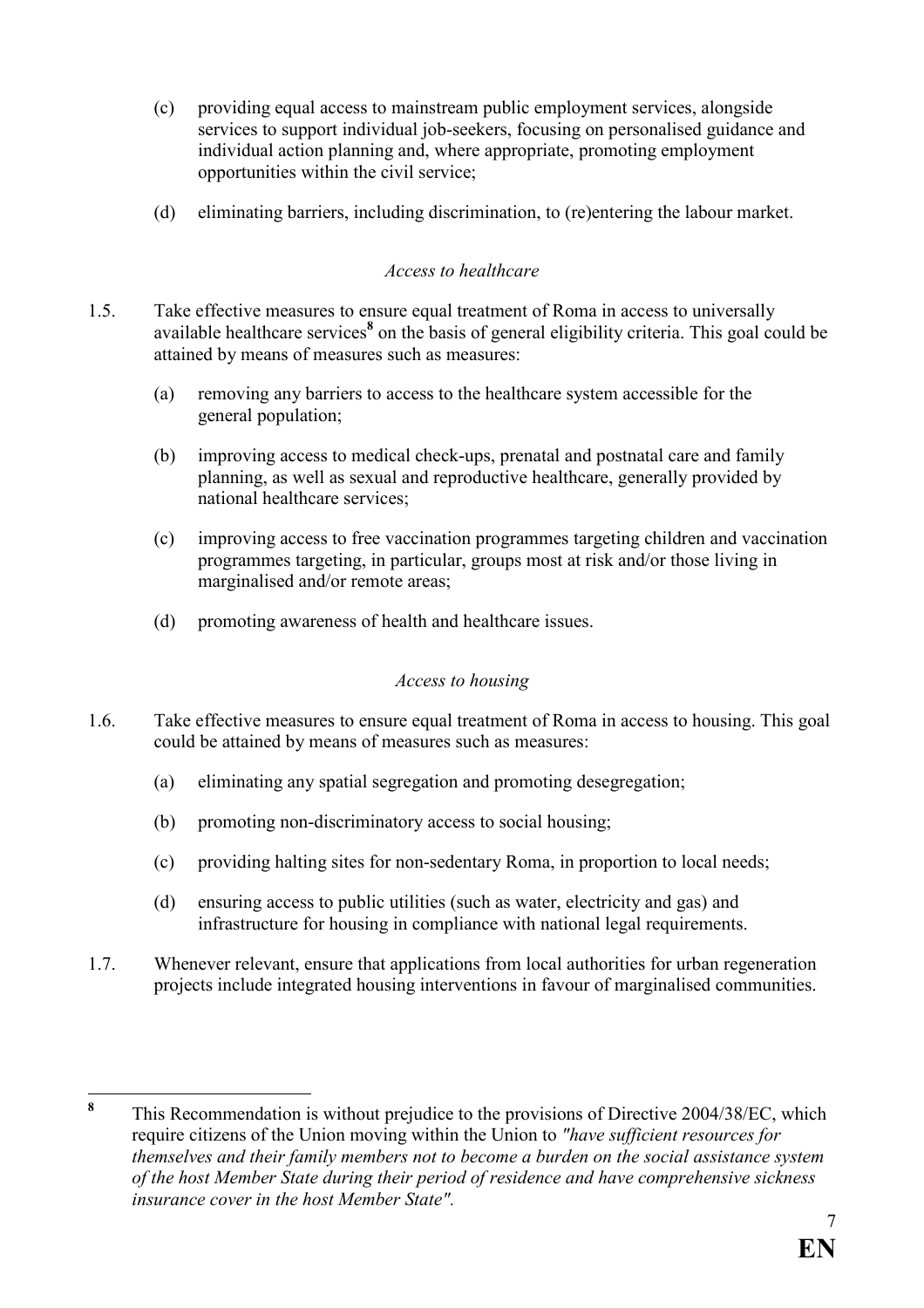1.8. Promote community-led local development and/or integrated territorial investments supported by the ESIF.

#### *Funding*

- 1.9. Allocate adequate funding for the implementation and monitoring of their national and local strategies and action plans from any available sources of funding (local, national, Union and international) with a view to achieving the objective of Roma integration through mainstream or targeted measures.
- 1.10. The promotion of social inclusion and combating poverty and discrimination, including, *inter alia,* the socio-economic integration of marginalised communities such as Roma, should be facilitated by the allocation of at least 20% of the total ESF resources in each Member State to investment in people as set out in Articles 3 and 4 of Regulation (EU) No …/2013**\*** .
- 1.11. Depending on the size and social and economic situation of their Roma communities and the gap between Roma and non-Roma populations, as well as the challenges identified within the context of the European Semester for a number of Member States, take appropriate measures to include Roma integration among the priorities in the Partnership Agreements on the use of the ESIF**<sup>9</sup>** for the period 2014–2020.
- 1.12. Improve their management, monitoring and evaluation capacities with the support of the ESIF technical assistance and facilitate the use of national and Union funds to support capacity building for local authorities and civil society organisations so that they can effectively implement projects.
- 1.13. Target the allocation of public funding for implementing national Roma integration strategies or integrated sets of policy measures to the specific needs of Roma, or to the geographical areas most affected by poverty and social exclusion, and take into consideration the gender dimension.
- 2. HORIZONTAL POLICY MEASURES

#### *Anti-discrimination*

2.1. Continue their efforts to ensure the effective practical enforcement of Directive 2000/43/EC, in particular by ensuring that their national, regional and local administrative regulations are not discriminatory and do not result in segregation practices. The relevant case-law of the European Court of Human Rights should serve as a point of reference for the human rights compatibility of provisions and practices in this context.

 $\overline{a}$ **\*** OJ: please insert the number of Regulation in doc. PE-CONS 87/13.

**<sup>9</sup>** The ERDF can be used to support infrastructure projects in the health, education and housing sectors.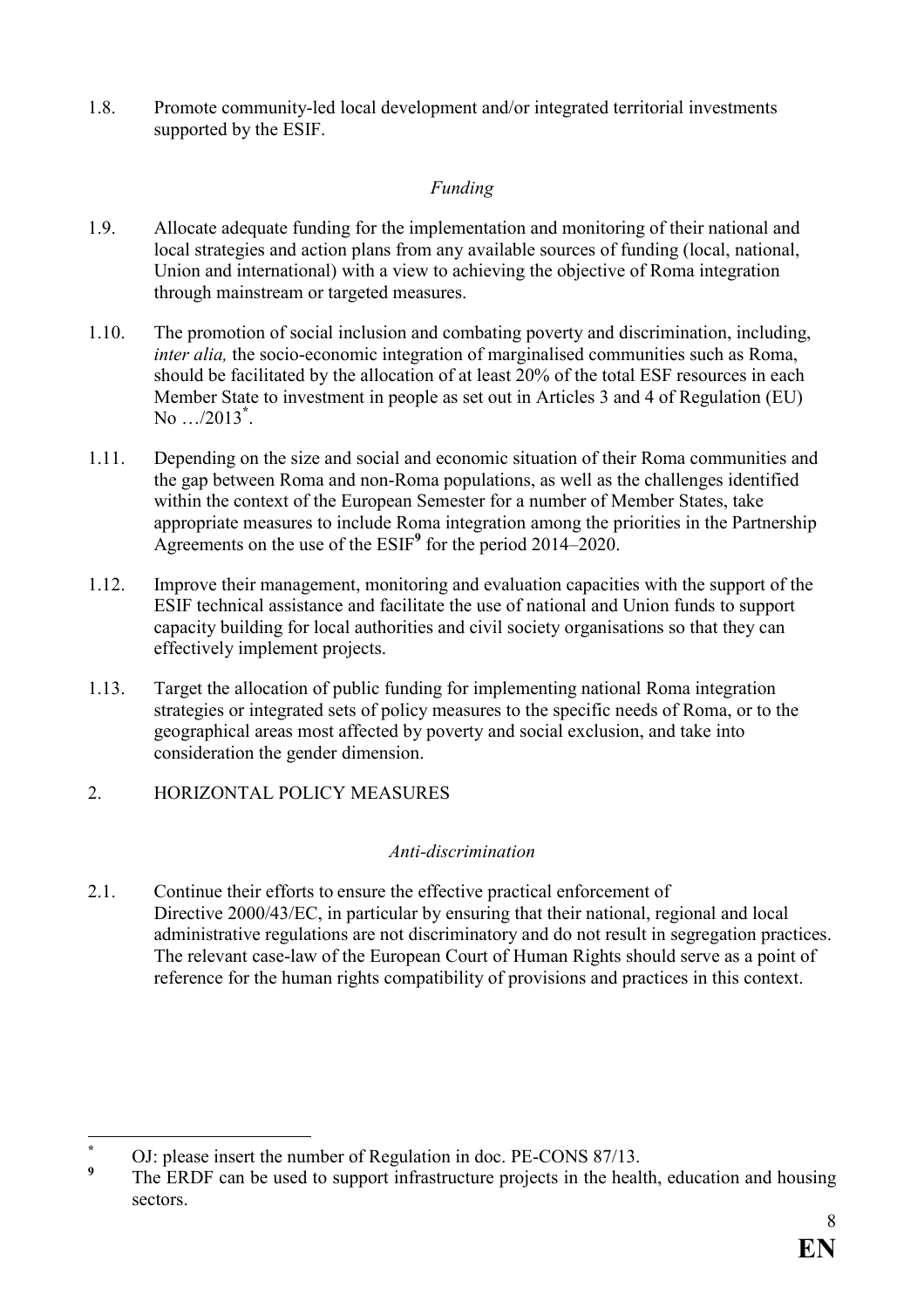- 2.2. Implement, where relevant, desegregation measures concerning Roma both regionally and locally. Policies and measures to combat segregation should be accompanied by appropriate training and information programmes, including training and information on human rights protection, addressed to local civil servants and representatives of civil society and Roma themselves.
- 2.3. Ensure that forced evictions are in full compliance with Union law as well with other international human rights obligations, such as those of the European Convention on Human Rights.
- 2.4. Implement measures to combat discrimination and prejudice against Roma, sometimes referred to as anti-Gypsyism, in all areas of society. Such measures could include:
	- (a) raising awareness about the benefits of Roma integration both in Roma communities and among the general public;
	- (b) raising the general public's awareness of the diverse nature of societies, and sensitising public opinion to the inclusion problems Roma face, including, where relevant, by addressing those aspects in public education curricula and teaching materials;
	- (c) taking effective measures to combat anti-Roma rhetoric and hate speech, and addressing racist, stereotyping or otherwise stigmatising language or other behaviours that could constitute incitement to discrimination against Roma.

#### *Protection of Roma children and women*

2.5. Combat all forms of discrimination, including multiple discrimination, faced by Roma children and women, and fight violence, including domestic violence, against women and girls, trafficking in human beings, underage and forced marriages, and begging involving children, in particular through the enforcement of legislation. To this end, Member States should ensure the involvement in this exercise of all relevant actors including public authorities, civil society and Roma communities. In this context, cooperation between Member States is encouraged in situations with a cross-border dimension.

#### *Poverty reduction through social investment*

- 2.6. Combat poverty and social exclusion affecting the disadvantaged, including Roma, through investment in human capital and social cohesion policies. This goal could be attained by means of measures such as measures:
	- (a) supporting Roma at all stages of their lives, starting as early as possible and systematically dealing with the risks they face, including by investing in good-quality inclusive early childhood education and care, targeted youth guarantee schemes, life-long learning and active ageing measures;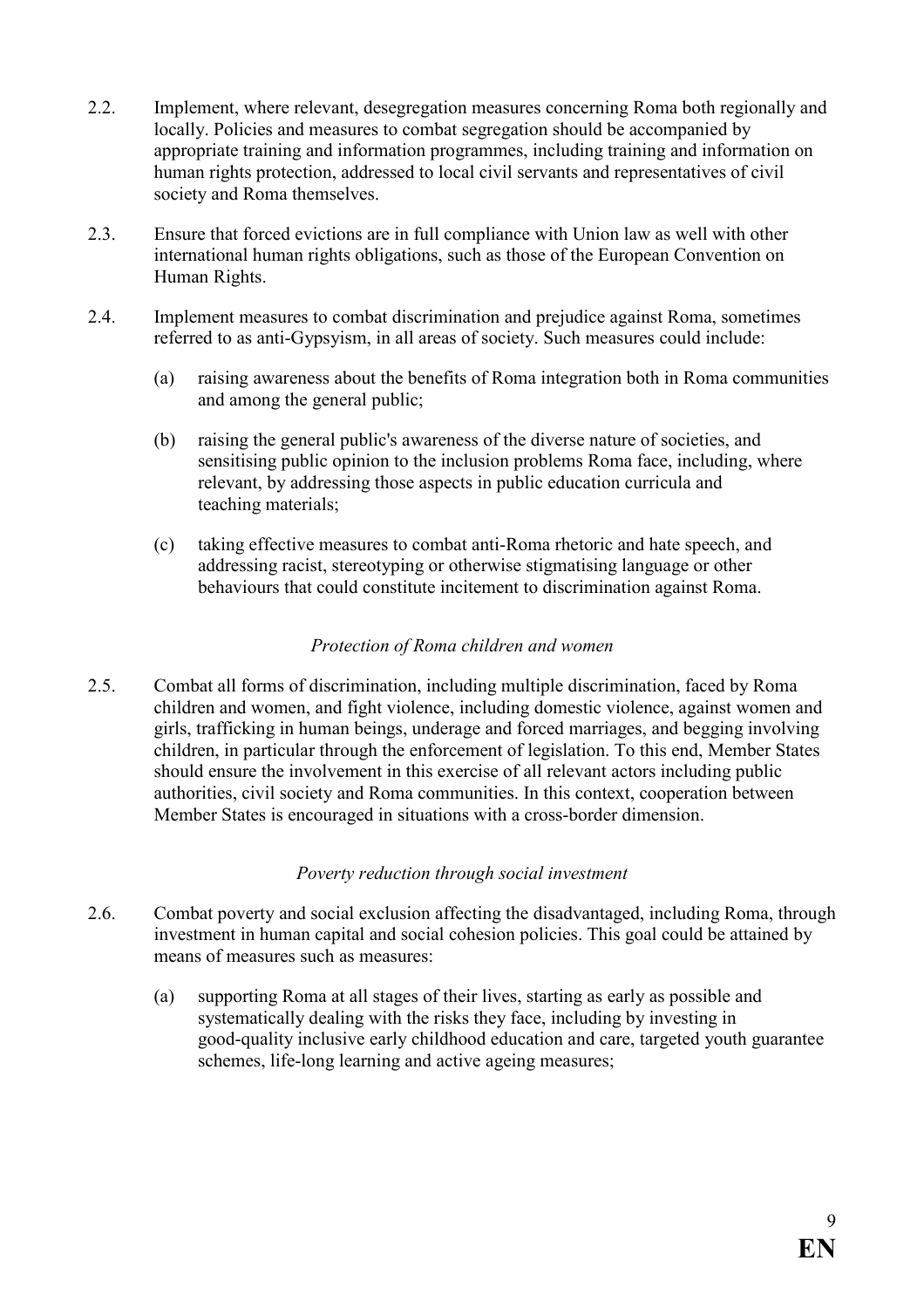- (b) pursuing policies of activation and enablement by supporting (re)entry to the labour market through targeted or mainstream employment support schemes, and promoting inclusive labour market by addressing discrimination in the workplace;
- (c) making social benefits and social services granted to the disadvantaged, including Roma, in accordance with national legislation, more adequate and sustainable through more joined-up social policies, through the simplification of procedures, and by combating fraud and errors; ensuring the take-up of social assistance schemes; and providing adequate income support to those eligible.
- 2.7. Depending on the size and social and economic situation of their Roma populations, consider making Roma integration an important issue within their national reform programmes or their national social reports in the context of the Europe 2020 Strategy.

#### *Empowerment*

- 2.8. Support the active citizenship of Roma by promoting their social, economic, political and cultural participation in society, including at the local level, since the active involvement and participation of Roma themselves, including through their representatives and organisations, is crucial for the improvement of their living conditions, as well as for the advancement of their social inclusion.
- 2.9. Where appropriate to local approaches to integration, promote the training and employment of qualified mediators dedicated to Roma and use mediation as one of the measures to tackle the inequalities Roma face in terms of access to quality education, employment, healthcare and housing.
- 2.10. Carry out information activities to further raise awareness among Roma of their rights (notably in relation to discrimination and the possibilities of seeking redress) and of their civic duties.
- 3. STRUCTURAL MEASURES

#### *Local action*

3.1. While respecting the competences of regional and local authorities, encourage those authorities to develop local action plans or strategies, or sets of local policy measures within wider social inclusion policies, which could include baselines, benchmarks and measurable objectives for Roma integration as well as appropriate funding.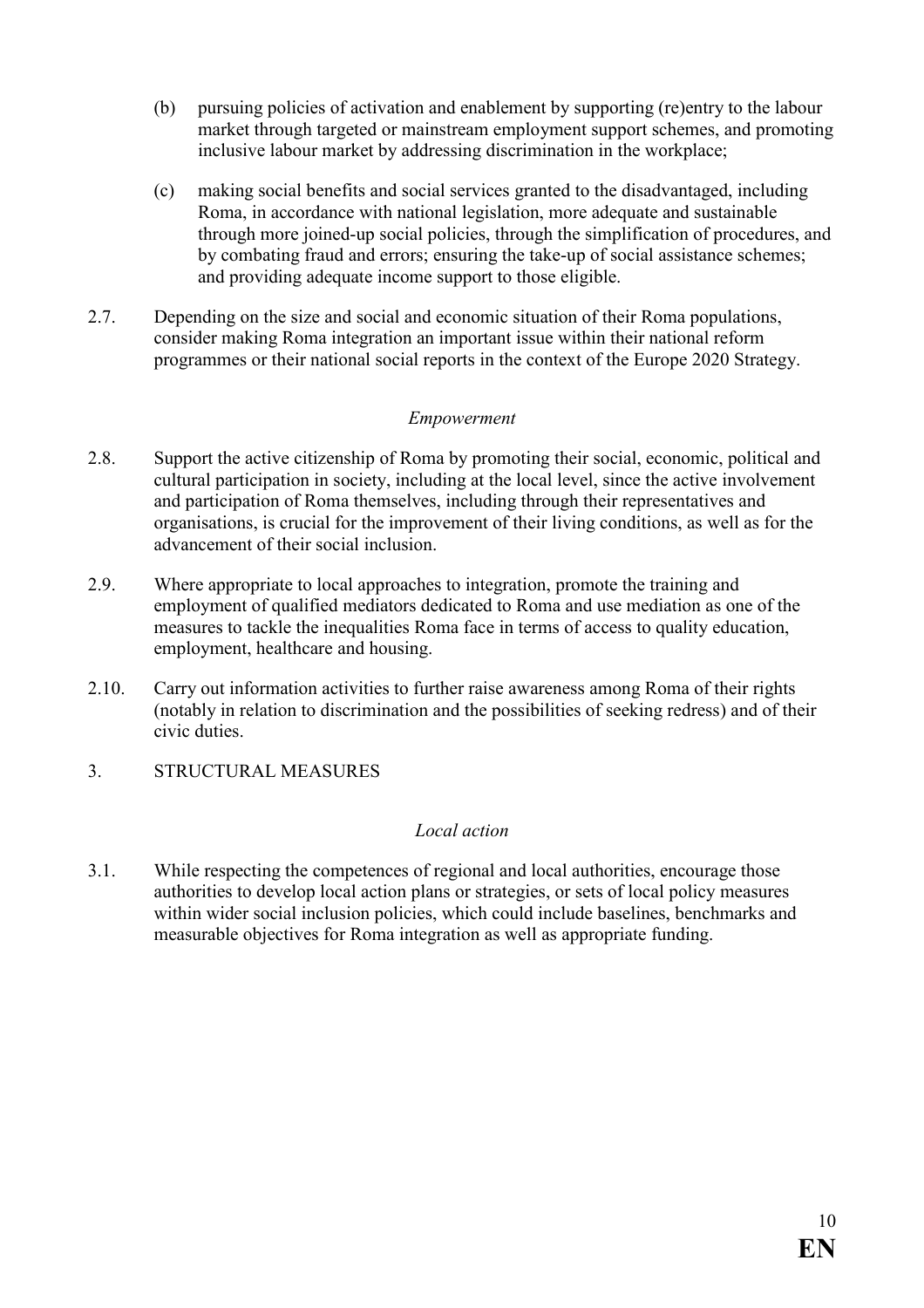3.2. Involve regional and local authorities and local civil society in developing, implementing and monitoring their national strategies or integrated sets of policy measures within broader social inclusion policies. Relevant representatives and stakeholders should be involved as regards partnership agreements and operational programmes co-financed by the ESIF. Central and local authorities should cooperate in the implementation of those strategies.

To this end, support local public authorities so as to facilitate the implementation of sets of policy measures at local level.

3.3. Strive at the local level for an integrated approach concerning families with a Roma background facing multiple problems such as non-completion of school, debt, poverty and poor health. To this end, the capacity of local authorities could be strengthened, while respecting the division of responsibilities within each Member State, in order to allow them to effectively work in co-operation with the families concerned and also with, for example, schools, youth care organisations, police, public health organisations, welfare organisations and housing corporations.

#### *Monitoring and evaluating policies*

- 3.4. Appropriately monitor and evaluate the effectiveness of their national strategies or integrated sets of policy measures within their broader social inclusion policies. This could be done by means of measures such as setting baselines or measurable targets or by collecting relevant qualitative or quantitative data on the social and economic effects of such strategies or measures, in line with applicable national and Union law, particularly regarding the protection of personal data.
- 3.5. Make use of any relevant core indicators or methods of empirical social research or data collection for monitoring and evaluating progress on a regular basis, particularly at the local level, enabling efficient reporting on the situation of Roma in the Member States with the optional support of the European Union Agency for Fundamental Rights.

#### *Bodies for the promotion of equal treatment*

- 3.6. Support the work and institutional capacity of bodies for the promotion of equal treatment by granting them adequate resources so that the legal and judicial assistance they provide can effectively benefit Roma victims of discrimination.
- 3.7. Promote regular dialogue between their National Contact Points for Roma integration and national bodies for the promotion of equal treatment.

#### *&ational Contact Points for Roma integration*

3.8. Provide their National Contact Points for Roma integration with an adequate mandate and resources appropriate to their role so that they can effectively coordinate the cross-sectoral monitoring of Roma integration policies with a view to their implementation, while respecting the division of responsibilities within each Member State.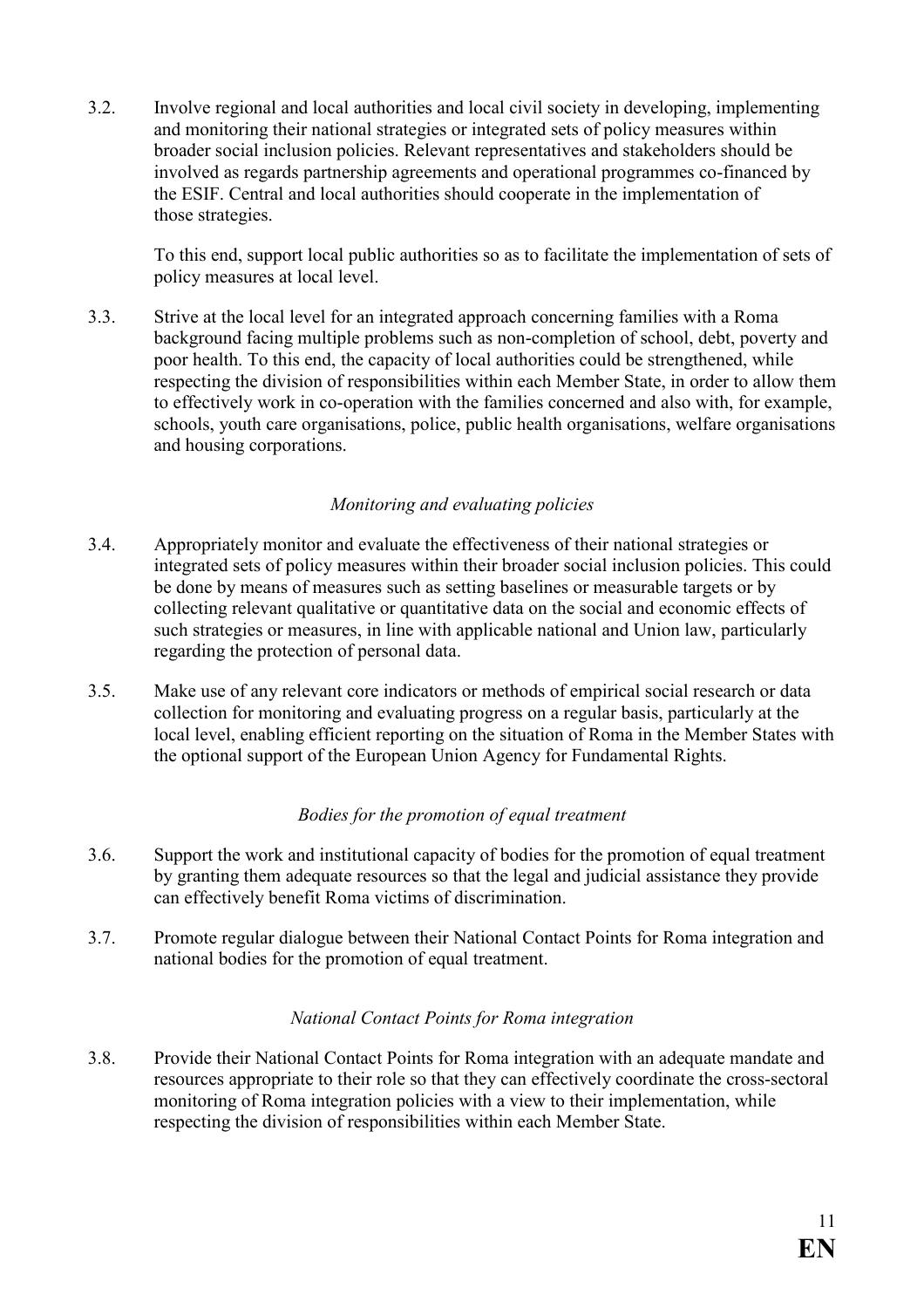3.9. Involve their National Contact Points for Roma integration in decision-making processes regarding the development, funding and implementation of relevant policies. The National Contact Points for Roma integration should facilitate the participation and involvement of Roma civil society in the implementation of national Roma integration strategies and local action plans.

#### *Transnational cooperation*

- 3.10. Encourage the development of, and active participation in, transnational forms of cooperation at national, regional or local level, through policy initiatives, in particular projects and bilateral or multilateral agreements, in order to:
	- (a) coordinate on issues related to the cross-border mobility of Roma within the Union; and
	- (b) support mutual learning and the multiplication of good practices, for example by cooperation between authorities managing structural funds with a view to designing effective Roma integration interventions.
- 3.11. The transnational cooperation referred to in point 3.10 should supplement the measures taken within national strategies for Roma integration and integrated sets of policy measures within broader social inclusion policies and within the framework of any existing cooperation agreements between Member States such as the Danube Strategy, and of other international organisations such as the Council of Europe and the Organisation for Security and Cooperation in Europe (OSCE).
- 4. REPORTING AND FOLLOW-UP

 $\overline{a}$ **\***

- 4.1. Communicate to the Commission any measures taken in accordance with this Recommendation by *…* **\*** .
- 4.2. Thereafter, communicate to the Commission any new measures taken on an annual basis, at the end of each year, along with information on the progress achieved in implementing their national Roma integration strategies or integrated sets of policy measures within broader social inclusion policies.

OJ: please insert the date: 24 months from the first day of the month following the date of adoption of this Recommendation.